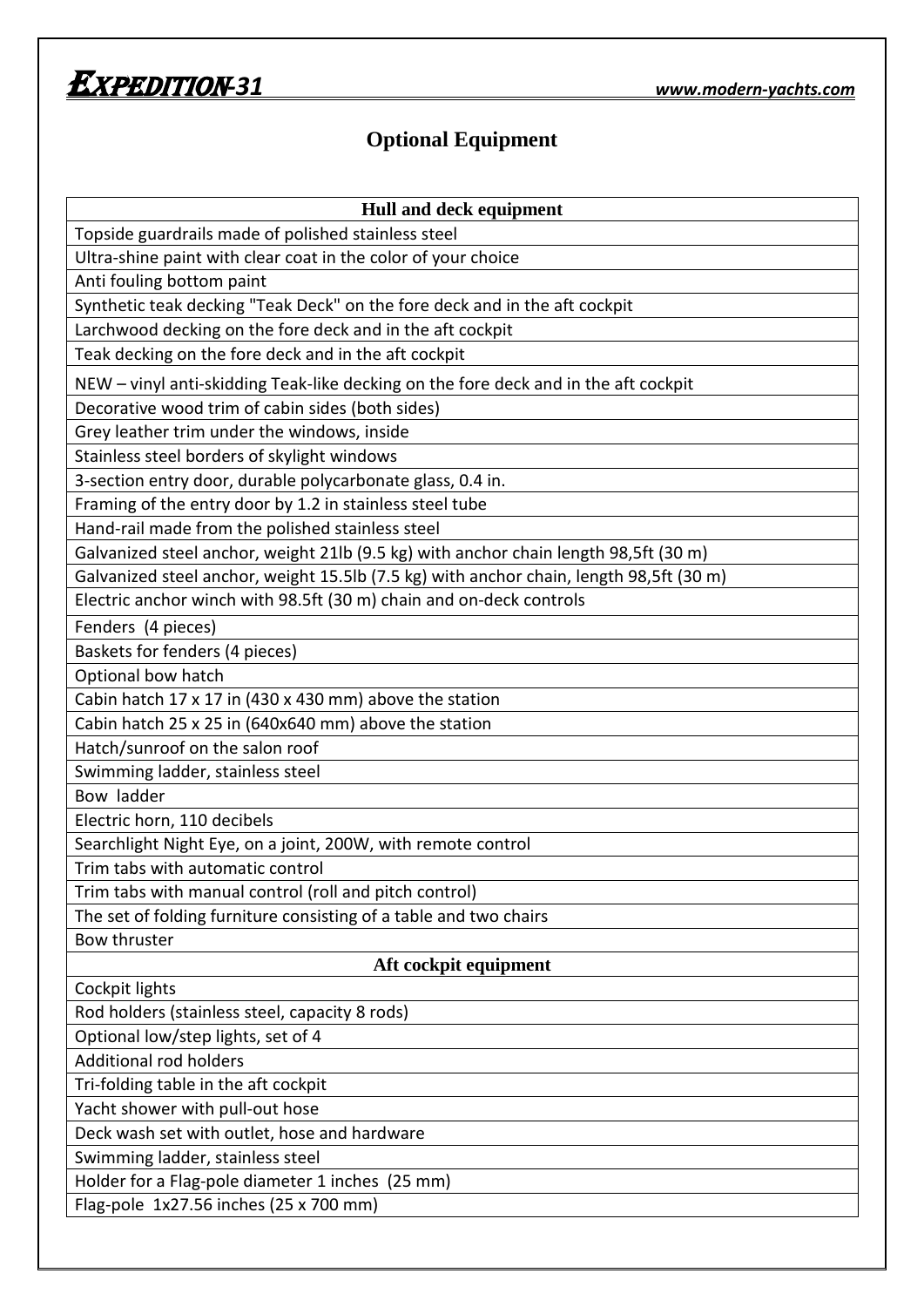## Expedition*-31 www.modern-yachts.com*

| Salon equipment                                                                             |
|---------------------------------------------------------------------------------------------|
| Synthetic carpet floor                                                                      |
| Bottle holders, dish trays, cup and glass holders                                           |
| Flat screen TV, 32 in                                                                       |
| 4-channel audio system                                                                      |
| Salon clock, large, stainless steel frame                                                   |
| Barometer, stainless steel frame                                                            |
| Faux leather ceiling trim                                                                   |
| Handrails: polished stainless steel                                                         |
| <b>Station</b>                                                                              |
| VHF radio, 5 Wt.                                                                            |
| Marine portable VHF radio                                                                   |
| Navigation system (GPS, chart plotter w/10 inch screen, paired with the sonic depth finder) |
| Marine compass                                                                              |
| Radar                                                                                       |
| Auto pilot                                                                                  |
| Analog tachometer                                                                           |
| Analog speedometer                                                                          |
| Analog watch on a console                                                                   |
| Optional 12 volts cigarette lighter                                                         |
| Individual captain's chairs, swivel, adjustable height and tilt                             |
| <b>Board voltage 12V</b>                                                                    |
| Shorepower connector and convertor                                                          |
| 110 V or 220V Outlets                                                                       |
| <b>Appliances</b>                                                                           |
| <b>Compact Dishwasher</b>                                                                   |
| Electric powered BBQ/Grill in the aft cockpit                                               |
| Refrigerator                                                                                |
| Dish and silverware, set of 6                                                               |
| Tablecloth and 6 napkins, with emblem                                                       |
| Head with Electric flush Toilet                                                             |
| Waste Water tank 15.85gal (60 liters)                                                       |
| Shower with shower pump, in the head                                                        |
| Air heater, 5 kwt, with separate windshield heater                                          |
| Air conditioner                                                                             |
| Electric generator 4 kilowatt                                                               |
| Fresh water tank 66 gal (250 liters)                                                        |
| Outboard water pump with lines for galley, shower and deck wash                             |
| Water heater 5.28 gal (20 liters), using electric or diesel heat                            |
| <b>Engine and propulsion</b>                                                                |
| Outboard engine Mercury Verado 300hp                                                        |
| Option 1. Single outboard engine                                                            |
| Option 2. Dual outboard engines                                                             |
| Additional transom holder for the auxiliary engine up to 5hp                                |
| Auxiliary engine up to 5hp: setup and installation                                          |